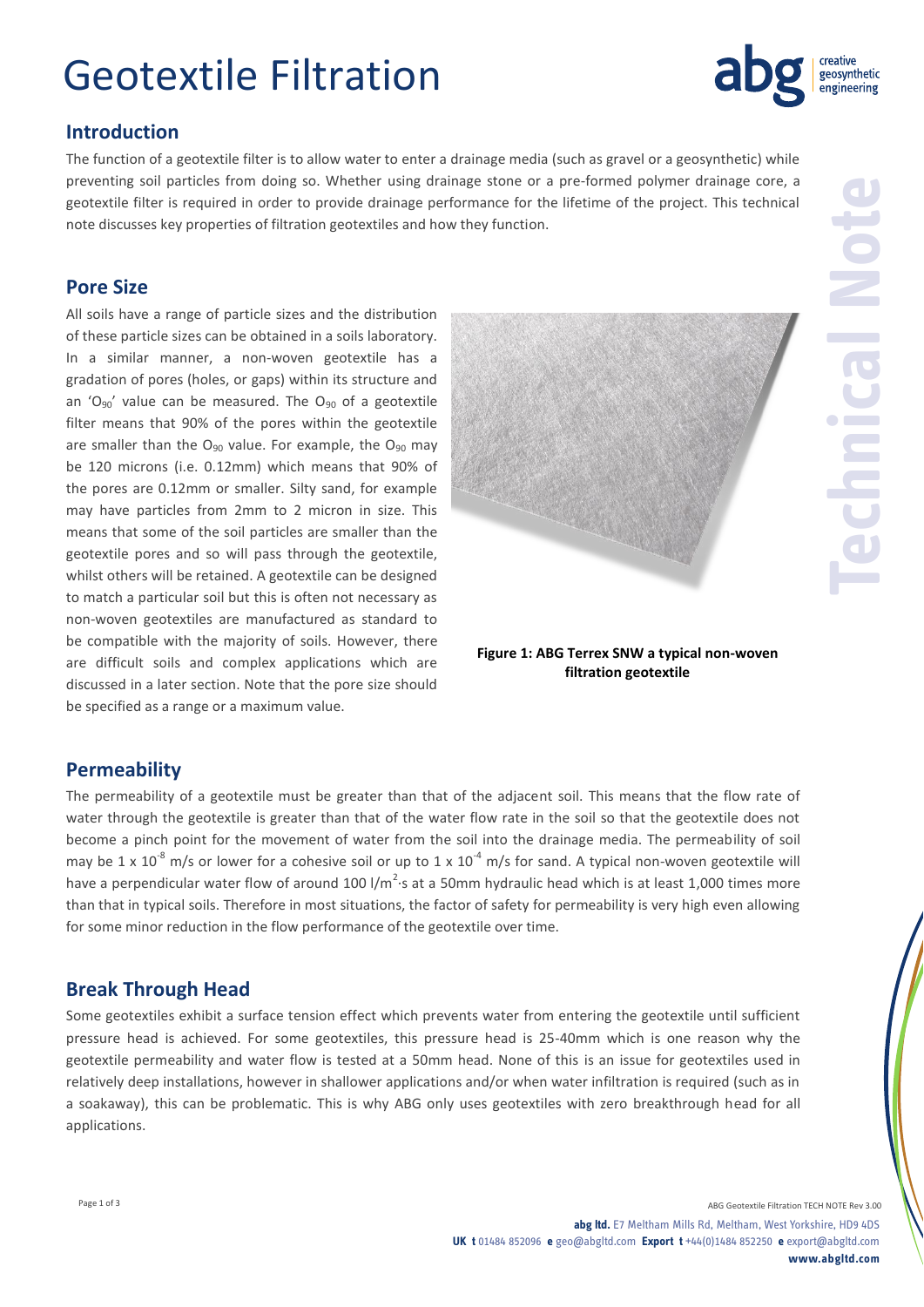## Geotextile Filtration



## **How a Non-Woven Geotextile Filter is Formed**

A correctly designed geotextile matched to the soil grading will allow some soil particles to pass through the geotextile. In this way, the geotextile creates a filter zone within the soil adjacent to the geotextile, as shown in Figure 1. The relatively high energy water close to the geotextile forces the fine and medium size particles through the geotextile (this explains the slight discolouration of the water in the first 3 - 4 weeks). Slightly further away the water has less energy and can only move the fine particles. Further away again and the soil is undisturbed. What remains is a graded filter zone in the soil with coarse, then coarse and medium, and finally coarse, medium and fine particles.



**Heading 2 Figure 2: Geotextile filter process**

## **Do Geotextile Filters Clog?**

All filters clog to a certain extent whether geotextile or any other material (e.g. stone). However, as noted earlier filter geotextiles are far more permeable than soil – allowing at least 1,000 times more water flow than typical soils. Even if a geotextile loses 99% of its flow capacity, it will still provide adequate flow. So rather than asking '*will it eventually clog?*' a more perceptive question is '*will it excessively clog?*' The answer to that question depends on the site conditions.

### **Common Conditions**

**In common conditions, good quality filter geotextiles will not excessively clog**. Common conditions are where the soil and water conditions do not fall into any of the categories below. This is backed up by numerous case studies and laboratory experiments such as (Fannin, 2010; Giroud, Luettich, Richardson & Zhao, 2002; Koerner, 2012). A good quality filter geotextile is one that complies with BS 8661:2019.